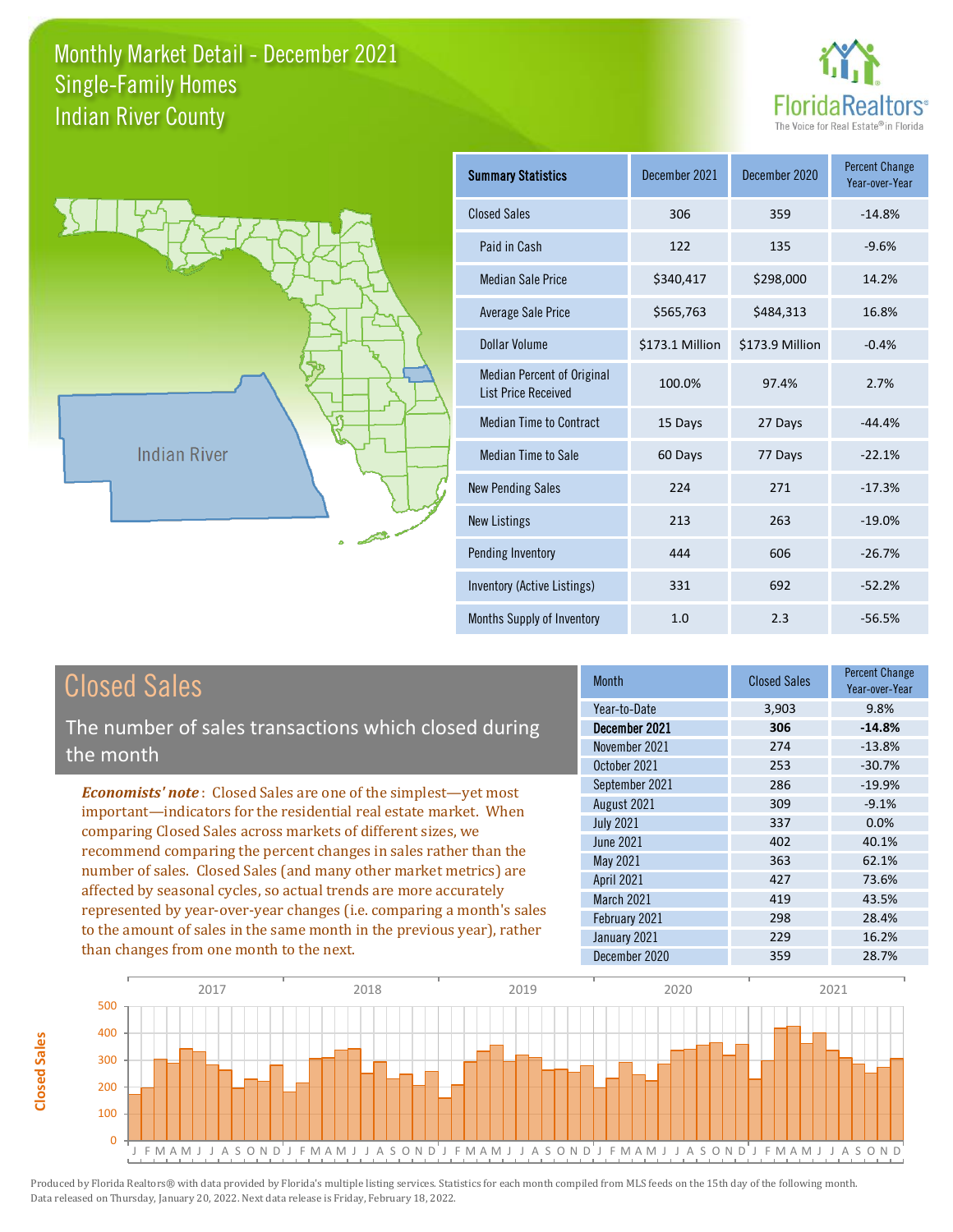this statistic should be interpreted with care.



123 21.8%

| <b>Cash Sales</b>                                                              | <b>Month</b>      | <b>Cash Sales</b> | <b>Percent Change</b><br>Year-over-Year |
|--------------------------------------------------------------------------------|-------------------|-------------------|-----------------------------------------|
|                                                                                | Year-to-Date      | 1,659             | 38.0%                                   |
| The number of Closed Sales during the month in which                           | December 2021     | 122               | $-9.6%$                                 |
| buyers exclusively paid in cash                                                | November 2021     | 116               | 4.5%                                    |
|                                                                                | October 2021      | 109               | $-13.5%$                                |
|                                                                                | September 2021    | 115               | 42.0%                                   |
|                                                                                | August 2021       | 127               | 24.5%                                   |
| <b>Economists' note:</b> Cash Sales can be a useful indicator of the extent to | <b>July 2021</b>  | 138               | 38.0%                                   |
| which investors are participating in the market. Why? Investors are            | June 2021         | 165               | 75.5%                                   |
| far more likely to have the funds to purchase a home available up front,       | May 2021          | 168               | 140.0%                                  |
| whereas the typical homebuyer requires a mortgage or some other                | <b>April 2021</b> | 188               | 121.2%                                  |
| form of financing. There are, of course, many possible exceptions, so          | <b>March 2021</b> | 189               | 60.2%                                   |

February 2021



# Cash Sales as a Percentage of Closed Sales

The percentage of Closed Sales during the month which were Cash Sales

*Economists' note* : This statistic is simply another way of viewing paid fully in cash) each month involved some sort of financing, such as

| <b>Month</b>      | <b>Percent of Closed</b><br>Sales Paid in Cash | <b>Percent Change</b><br>Year-over-Year |
|-------------------|------------------------------------------------|-----------------------------------------|
| Year-to-Date      | 42.5%                                          | 25.7%                                   |
| December 2021     | 39.9%                                          | 6.1%                                    |
| November 2021     | 42.3%                                          | 21.2%                                   |
| October 2021      | 43.1%                                          | 24.9%                                   |
| September 2021    | 40.2%                                          | 77.1%                                   |
| August 2021       | 41.1%                                          | 37.0%                                   |
| <b>July 2021</b>  | 40.9%                                          | 37.7%                                   |
| June 2021         | 41.0%                                          | 25.0%                                   |
| May 2021          | 46.3%                                          | 47.9%                                   |
| <b>April 2021</b> | 44.0%                                          | 27.2%                                   |
| March 2021        | 45.1%                                          | 11.6%                                   |
| February 2021     | 41.3%                                          | $-5.1%$                                 |
| January 2021      | 43.2%                                          | 7.7%                                    |
| December 2020     | 37.6%                                          | 5.0%                                    |

January 2021 99 25.3%



Cash Sales. The remaining percentages of Closed Sales (i.e. those not mortgages, owner/seller financing, assumed loans, etc.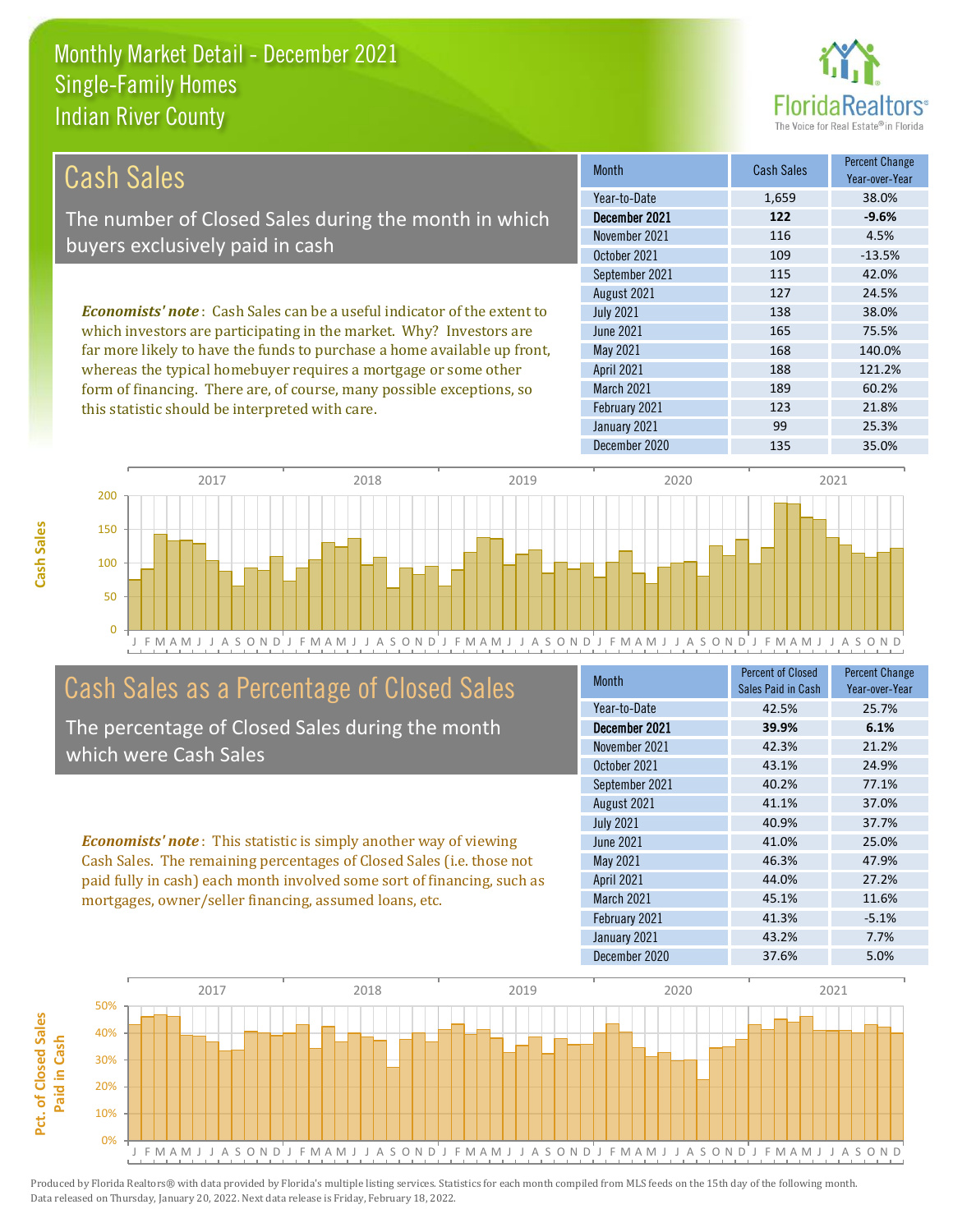

# Median Sale Price

The median sale price reported for the month (i.e. 50% of sales were above and 50% of sales were below)

*Economists' note* : Median Sale Price is our preferred summary statistic for price activity because, unlike Average Sale Price, Median Sale Price is not sensitive to high sale prices for small numbers of homes that may not be characteristic of the market area. Keep in mind that median price trends over time are not always solely caused by changes in the general value of local real estate. Median sale price only reflects the values of the homes that *sold* each month, and the mix of the types of homes that sell can change over time.

| Month             | <b>Median Sale Price</b> | <b>Percent Change</b><br>Year-over-Year |
|-------------------|--------------------------|-----------------------------------------|
| Year-to-Date      | \$325,000                | 20.4%                                   |
| December 2021     | \$340,417                | 14.2%                                   |
| November 2021     | \$349,000                | 23.7%                                   |
| October 2021      | \$319,000                | 15.6%                                   |
| September 2021    | \$320,000                | 20.8%                                   |
| August 2021       | \$345,000                | 30.2%                                   |
| <b>July 2021</b>  | \$335,000                | 30.2%                                   |
| <b>June 2021</b>  | \$330,000                | 24.5%                                   |
| May 2021          | \$340,000                | 27.1%                                   |
| <b>April 2021</b> | \$324,900                | 21.7%                                   |
| March 2021        | \$330,123                | 23.4%                                   |
| February 2021     | \$287,792                | 10.7%                                   |
| January 2021      | \$293,000                | 22.1%                                   |
| December 2020     | \$298,000                | 11.8%                                   |



### Average Sale Price

The average sale price reported for the month (i.e. total sales in dollars divided by the number of sales)

*Economists' note* : Usually, we prefer Median Sale Price over Average Sale Price as a summary statistic for home prices. However, Average Sale Price does have its uses—particularly when it is analyzed alongside the Median Sale Price. For one, the relative difference between the two statistics can provide some insight into the market for higher-end homes in an area.

| <b>Month</b>     | <b>Average Sale Price</b> | <b>Percent Change</b><br>Year-over-Year |
|------------------|---------------------------|-----------------------------------------|
| Year-to-Date     | \$523,946                 | 23.6%                                   |
| December 2021    | \$565,763                 | 16.8%                                   |
| November 2021    | \$704,020                 | 57.8%                                   |
| October 2021     | \$444.054                 | 14.3%                                   |
| September 2021   | \$416,355                 | 6.9%                                    |
| August 2021      | \$507,015                 | 31.4%                                   |
| <b>July 2021</b> | \$530,859                 | $-2.9%$                                 |
| <b>June 2021</b> | \$556,249                 | 56.4%                                   |
| May 2021         | \$592,142                 | 59.5%                                   |
| April 2021       | \$543,358                 | 31.8%                                   |
| March 2021       | \$518,247                 | 18.9%                                   |
| February 2021    | \$426,946                 | 10.8%                                   |
| January 2021     | \$423,567                 | $-9.1%$                                 |
| December 2020    | \$484,313                 | 22.3%                                   |



Produced by Florida Realtors® with data provided by Florida's multiple listing services. Statistics for each month compiled from MLS feeds on the 15th day of the following month. Data released on Thursday, January 20, 2022. Next data release is Friday, February 18, 2022.

**Average Sale Price**

**Average Sale Price**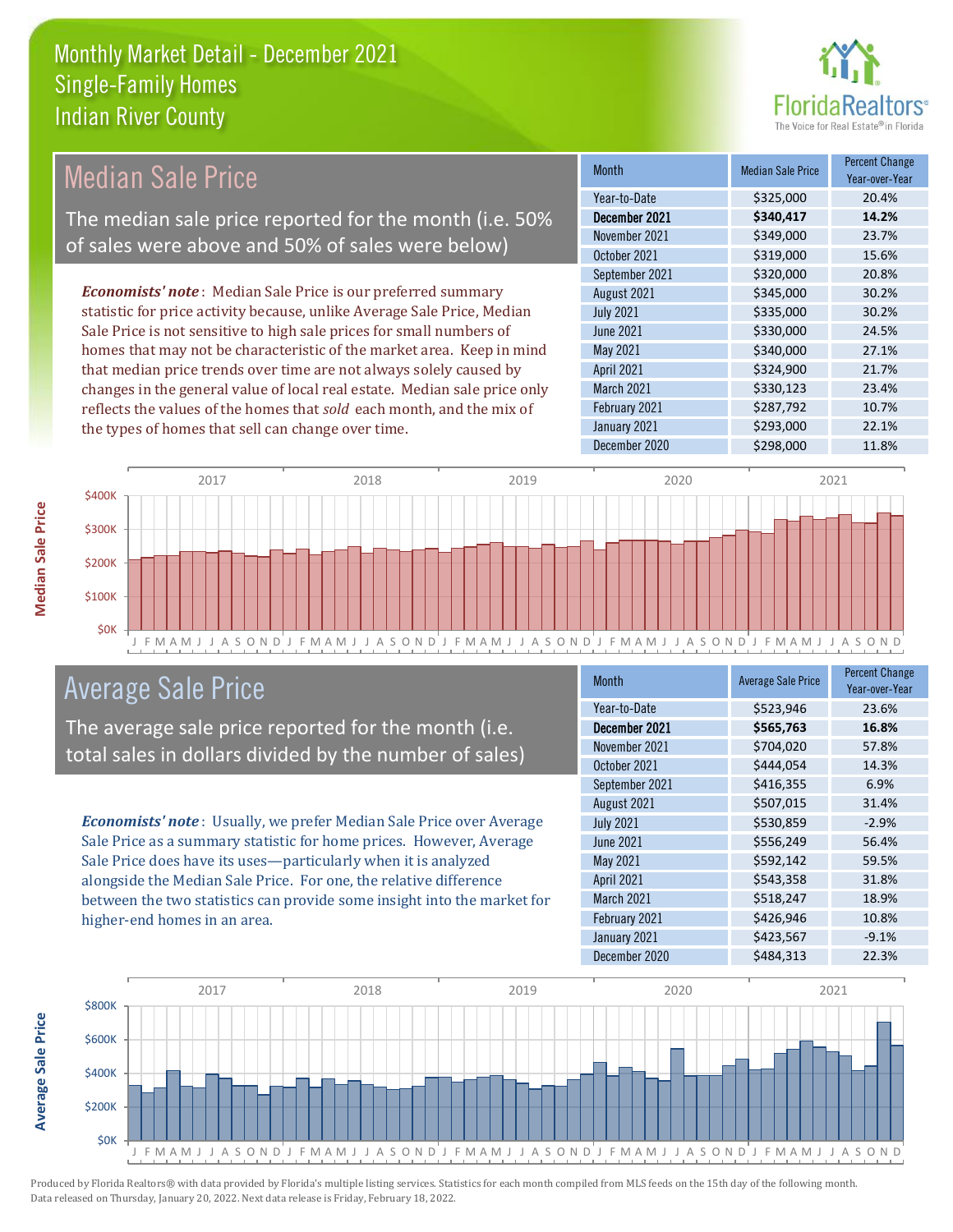

#### **Ollar Volume**

The sum of the sale prices for all sales which closed during the month

*Economists' note* : Dollar Volume is simply the sum of all sale prices in a given time period, and can quickly be calculated by multiplying Closed Sales by Average Sale Price. It is a strong indicator of the health of the real estate industry in a market, and is of particular interest to real estate professionals, investors, analysts, and government agencies. Potential home sellers and home buyers, on the other hand, will likely be better served by paying attention to trends in the two components of Dollar Volume (i.e. sales and prices) individually.

| <b>Month</b>      | Dollar Volume   | <b>Percent Change</b><br>Year-over-Year |
|-------------------|-----------------|-----------------------------------------|
| Year-to-Date      | \$2.0 Billion   | 35.7%                                   |
| December 2021     | \$173.1 Million | $-0.4%$                                 |
| November 2021     | \$192.9 Million | 36.0%                                   |
| October 2021      | \$112.3 Million | $-20.8%$                                |
| September 2021    | \$119.1 Million | $-14.3%$                                |
| August 2021       | \$156.7 Million | 19.4%                                   |
| <b>July 2021</b>  | \$178.9 Million | $-2.9%$                                 |
| <b>June 2021</b>  | \$223.6 Million | 119.0%                                  |
| May 2021          | \$214.9 Million | 158.4%                                  |
| <b>April 2021</b> | \$232.0 Million | 128.7%                                  |
| March 2021        | \$217.1 Million | 70.7%                                   |
| February 2021     | \$127.2 Million | 42.3%                                   |
| January 2021      | \$97.0 Million  | 5.7%                                    |
| December 2020     | \$173.9 Million | 57.4%                                   |



# Median Percent of Original List Price Received

The median of the sale price (as a percentage of the original list price) across all properties selling during the month

*Economists' note* : The Median Percent of Original List Price Received is useful as an indicator of market recovery, since it typically rises as buyers realize that the market may be moving away from them and they need to match the selling price (or better it) in order to get a contract on the house. This is usually the last measure to indicate a market has shifted from down to up, so it is what we would call a *lagging* indicator.

| <b>Month</b>      | Med. Pct. of Orig.<br><b>List Price Received</b> | <b>Percent Change</b><br>Year-over-Year |
|-------------------|--------------------------------------------------|-----------------------------------------|
| Year-to-Date      | 99.9%                                            | 3.5%                                    |
| December 2021     | 100.0%                                           | 2.7%                                    |
| November 2021     | 100.0%                                           | 2.1%                                    |
| October 2021      | 100.0%                                           | 3.0%                                    |
| September 2021    | 100.0%                                           | 2.8%                                    |
| August 2021       | 100.0%                                           | 3.4%                                    |
| <b>July 2021</b>  | 100.0%                                           | 4.2%                                    |
| <b>June 2021</b>  | 100.0%                                           | 4.7%                                    |
| May 2021          | 100.0%                                           | 4.4%                                    |
| <b>April 2021</b> | 98.9%                                            | 3.2%                                    |
| <b>March 2021</b> | 98.9%                                            | 4.1%                                    |
| February 2021     | 97.6%                                            | 1.8%                                    |
| January 2021      | 97.6%                                            | 2.5%                                    |
| December 2020     | 97.4%                                            | 1.8%                                    |

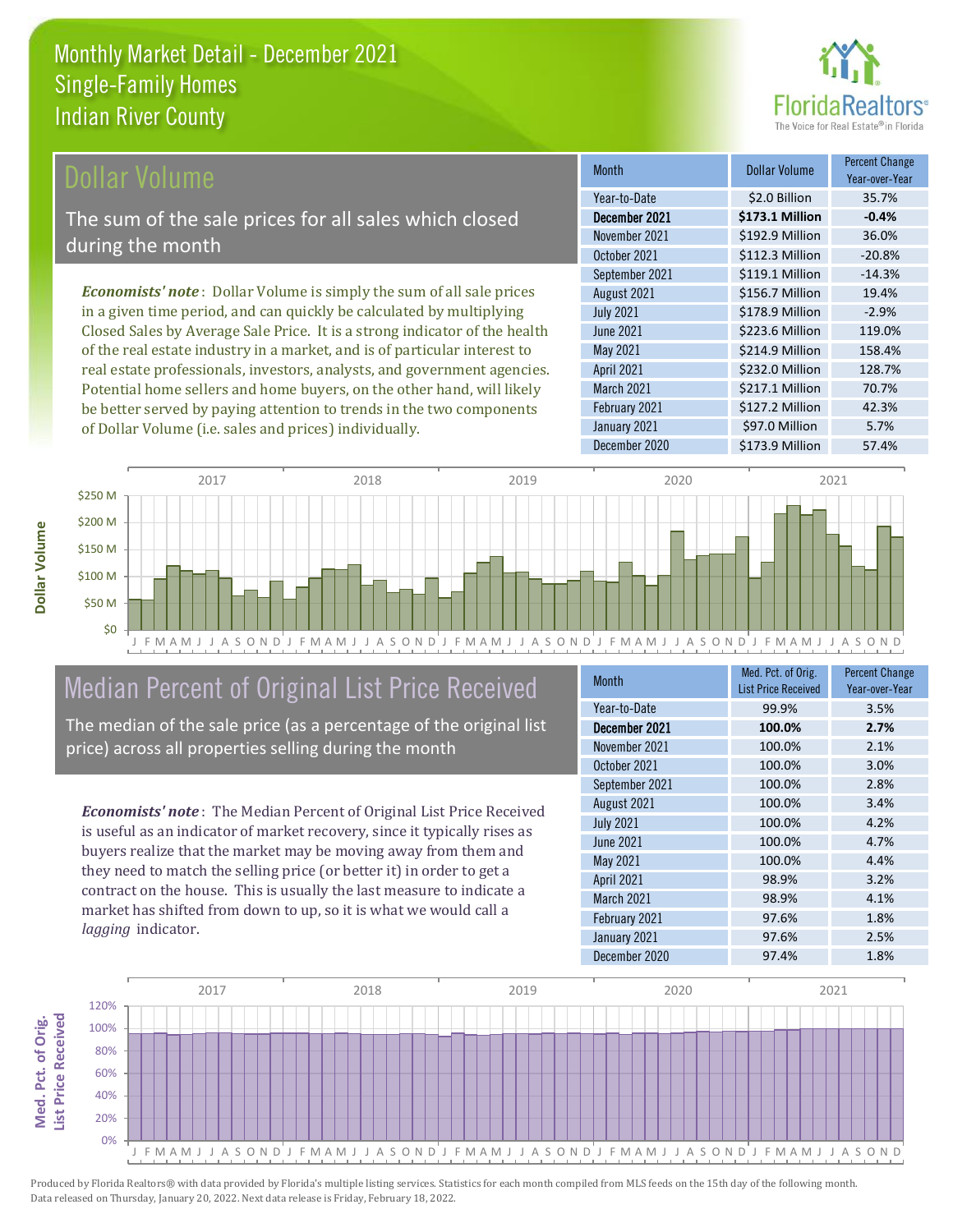

# **Median Time to Contract**

The median number of days between the listing date and contract date for all Closed Sales during the month

*Economists' note* : Like Time to Sale, Time to Contract is a measure of the length of the home selling process calculated for sales which closed during the month. The difference is that Time to Contract measures the number of days between the initial listing of a property and the signing of the contract which eventually led to the closing of the sale. When the gap between Median Time to Contract and Median Time to Sale grows, it is usually a sign of longer closing times and/or declining numbers of cash sales.

| <b>Month</b>      | <b>Median Time to</b><br>Contract | <b>Percent Change</b><br>Year-over-Year |
|-------------------|-----------------------------------|-----------------------------------------|
| Year-to-Date      | 16 Days                           | $-64.4%$                                |
| December 2021     | 15 Days                           | $-44.4%$                                |
| November 2021     | 19 Days                           | $-32.1%$                                |
| October 2021      | 15 Days                           | $-59.5%$                                |
| September 2021    | 16 Days                           | $-61.0%$                                |
| August 2021       | 13 Days                           | $-75.0%$                                |
| <b>July 2021</b>  | 13 Days                           | $-82.2%$                                |
| <b>June 2021</b>  | 13 Days                           | $-78.7%$                                |
| May 2021          | 15 Days                           | $-64.3%$                                |
| <b>April 2021</b> | 13 Days                           | $-63.9%$                                |
| <b>March 2021</b> | 22 Days                           | $-62.1%$                                |
| February 2021     | 28 Days                           | $-52.5%$                                |
| January 2021      | 27 Days                           | $-59.1%$                                |
| December 2020     | 27 Days                           | $-50.0%$                                |



### Median Time to Sale

**Median Time to** 

**Median Time to** 

The median number of days between the listing date and closing date for all Closed Sales during the month

*Economists' note* : Time to Sale is a measure of the length of the home selling process, calculated as the number of days between the initial listing of a property and the closing of the sale. *Median* Time to Sale is the amount of time the "middle" property selling this month was on the market. That is, 50% of homes selling this month took *less* time to sell, and 50% of homes took *more* time to sell. Median Time to Sale gives a more accurate picture than Average Time to Sale, which can be skewed upward by small numbers of properties taking an abnormally long time to sell.

| Month             | <b>Median Time to Sale</b> | <b>Percent Change</b><br>Year-over-Year |
|-------------------|----------------------------|-----------------------------------------|
| Year-to-Date      | 63 Days                    | $-32.3%$                                |
| December 2021     | 60 Days                    | $-22.1%$                                |
| November 2021     | 59 Days                    | $-14.5%$                                |
| October 2021      | 56 Days                    | $-36.4%$                                |
| September 2021    | 59 Days                    | $-34.4%$                                |
| August 2021       | 58 Days                    | $-44.2%$                                |
| <b>July 2021</b>  | 61 Days                    | $-48.7%$                                |
| June 2021         | 62 Days                    | $-39.8%$                                |
| May 2021          | 60 Days                    | $-33.3%$                                |
| <b>April 2021</b> | 63 Days                    | $-29.2%$                                |
| March 2021        | 77 Days                    | $-26.0%$                                |
| February 2021     | 78 Days                    | $-21.2%$                                |
| January 2021      | 78 Days                    | $-25.7%$                                |
| December 2020     | 77 Days                    | $-21.4%$                                |

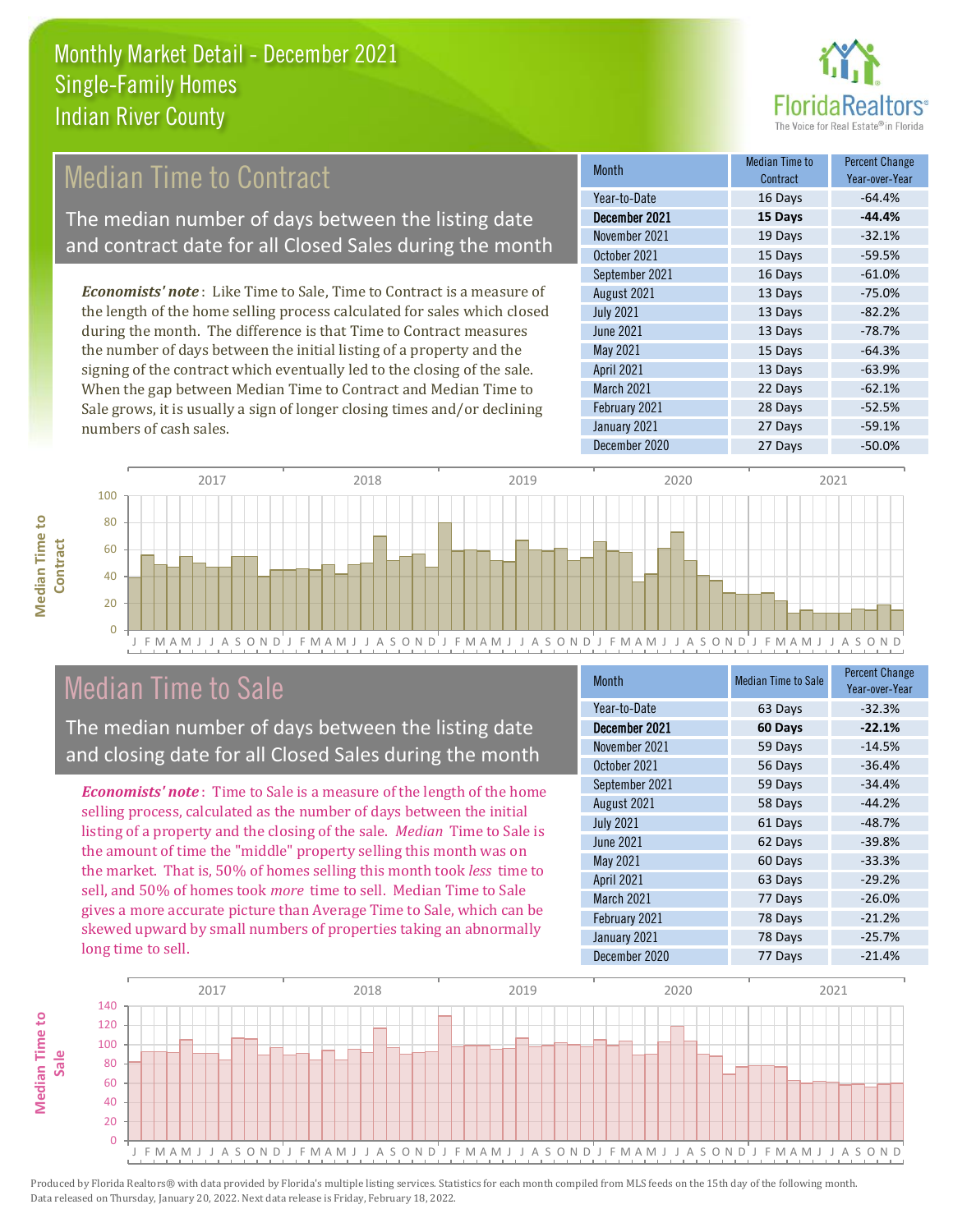

| <b>New Pending Sales</b>                                                       | <b>Month</b>      | <b>New Pending Sales</b> | <b>Percent Change</b><br>Year-over-Year |
|--------------------------------------------------------------------------------|-------------------|--------------------------|-----------------------------------------|
|                                                                                | Year-to-Date      | 4.179                    | 2.5%                                    |
| The number of listed properties that went under                                | December 2021     | 224                      | $-17.3%$                                |
| contract during the month                                                      | November 2021     | 299                      | $-6.6%$                                 |
|                                                                                | October 2021      | 294                      | $-26.3%$                                |
|                                                                                | September 2021    | 279                      | $-24.2%$                                |
| <b>Economists' note</b> : Because of the typical length of time it takes for a | August 2021       | 284                      | $-31.9%$                                |
| sale to close, economists consider Pending Sales to be a decent                | <b>July 2021</b>  | 294                      | $-22.0%$                                |
| indicator of potential future Closed Sales. It is important to bear in         | June 2021         | 332                      | $-17.6%$                                |
| mind, however, that not all Pending Sales will be closed successfully.         | May 2021          | 399                      | 3.4%                                    |
| So, the effectiveness of Pending Sales as a future indicator of Closed         | <b>April 2021</b> | 393                      | 113.6%                                  |
| Sales is susceptible to changes in market conditions such as the               | March 2021        | 490                      | 76.9%                                   |

J F M A M J J A S O N D J F M A M J J A S O N D J F M A M J J A S O N D J F M A M J J A S O N D J F M A M J J A S O N D  $\overline{0}$ 100 200 300 400 500 600 2017 2018 2019 2020 2021

# New Listings

distressed properties for sale.

The number of properties put onto the market during the month

availability of financing for homebuyers and the inventory of

*Economists' note* : New Listings tend to rise in delayed response to increasing prices, so they are often seen as a lagging indicator of market health. As prices rise, potential sellers raise their estimations of value—and in the most recent cycle, rising prices have freed up many potential sellers who were previously underwater on their mortgages. Note that in our calculations, we take care to not include properties that were recently taken off the market and quickly relisted, since these are not really *new* listings.

| <b>Month</b>      | <b>New Listings</b> | <b>Percent Change</b><br>Year-over-Year |
|-------------------|---------------------|-----------------------------------------|
| Year-to-Date      | 4,048               | $-4.8%$                                 |
| December 2021     | 213                 | $-19.0%$                                |
| November 2021     | 271                 | $-9.1%$                                 |
| October 2021      | 304                 | $-14.6%$                                |
| September 2021    | 297                 | $-17.0%$                                |
| August 2021       | 313                 | $-2.5%$                                 |
| <b>July 2021</b>  | 358                 | 9.5%                                    |
| <b>June 2021</b>  | 369                 | 0.3%                                    |
| May 2021          | 329                 | $-36.5%$                                |
| <b>April 2021</b> | 368                 | 23.5%                                   |
| <b>March 2021</b> | 479                 | 36.9%                                   |
| February 2021     | 403                 | 12.3%                                   |
| January 2021      | 344                 | $-20.7%$                                |
| December 2020     | 263                 | 6.0%                                    |

February 2021 **474** 33.1% January 2021 **417** 417 31.1% December 2020 271 27.2%



Produced by Florida Realtors® with data provided by Florida's multiple listing services. Statistics for each month compiled from MLS feeds on the 15th day of the following month. Data released on Thursday, January 20, 2022. Next data release is Friday, February 18, 2022.

**New Listings**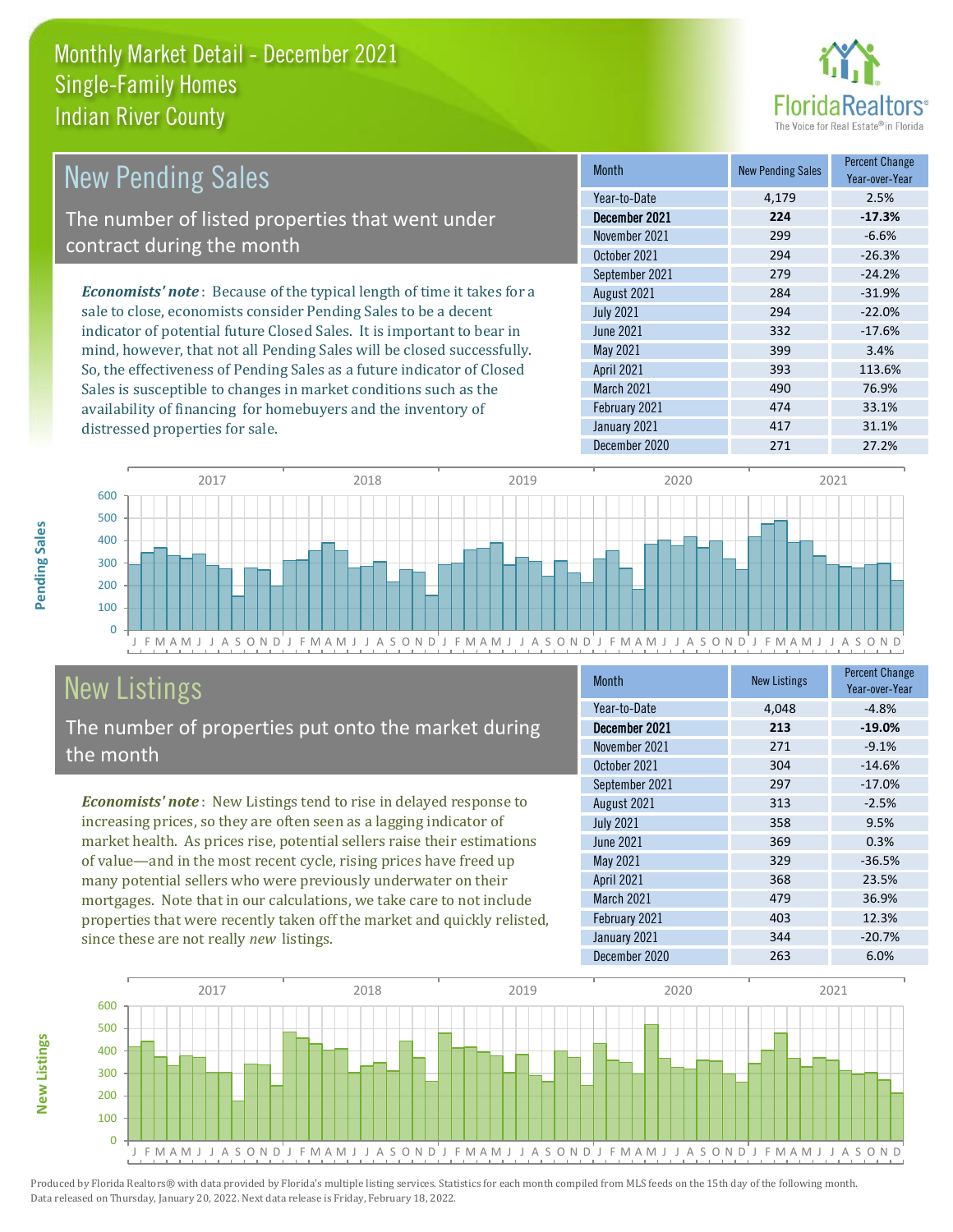

## Inventory (Active Listings)

The number of property listings active at the end of the month

*Economists' note* : There are a number of ways to define and calculate Inventory. Our method is to simply count the number of active listings on the last day of the month, and hold this number to compare with the same month the following year. Inventory rises when New Listings are outpacing the number of listings that go off-market (regardless of whether they actually sell). Likewise, it falls when New Listings aren't keeping up with the rate at which homes are going off-market.

| <b>Month</b>             | Inventory | <b>Percent Change</b><br>Year-over-Year |
|--------------------------|-----------|-----------------------------------------|
| <b>YTD (Monthly Avg)</b> | 427       | $-61.4%$                                |
| December 2021            | 331       | $-52.2%$                                |
| November 2021            | 355       | $-51.6%$                                |
| October 2021             | 403       | $-47.9%$                                |
| September 2021           | 424       | $-49.8%$                                |
| August 2021              | 420       | $-52.5%$                                |
| <b>July 2021</b>         | 418       | $-60.3%$                                |
| <b>June 2021</b>         | 369       | $-67.9%$                                |
| May 2021                 | 335       | $-77.2%$                                |
| <b>April 2021</b>        | 413       | $-71.3%$                                |
| March 2021               | 489       | $-65.9%$                                |
| February 2021            | 545       | $-60.6%$                                |
| January 2021             | 619       | $-55.9%$                                |
| December 2020            | 692       | $-50.9%$                                |



# Months Supply of Inventory

An estimate of the number of months it will take to deplete the current Inventory given recent sales rates

*Economists' note* : MSI is a useful indicator of market conditions. The benchmark for a balanced market (favoring neither buyer nor seller) is 5.5 months of inventory. Anything higher is traditionally a buyers' market, and anything lower is a sellers' market. There is no single accepted way of calculating MSI. A common method is to divide current Inventory by the most recent month's Closed Sales count, but this count is a usually poor predictor of future Closed Sales due to seasonal cycles. To eliminate seasonal effects, we use the 12-month average of monthly Closed Sales instead.

| <b>Month</b>             | <b>Months Supply</b> | <b>Percent Change</b><br>Year-over-Year |
|--------------------------|----------------------|-----------------------------------------|
| <b>YTD (Monthly Avg)</b> | 1.3                  | $-67.5%$                                |
| December 2021            | 1.0                  | $-56.5%$                                |
| November 2021            | 1.1                  | $-56.0%$                                |
| October 2021             | 1.2                  | $-55.6%$                                |
| September 2021           | 1.2                  | $-61.3%$                                |
| August 2021              | 1.2                  | $-63.6%$                                |
| <b>July 2021</b>         | 1.2                  | $-70.0%$                                |
| <b>June 2021</b>         | 1.1                  | $-75.0%$                                |
| May 2021                 | 1.0                  | $-81.8%$                                |
| <b>April 2021</b>        | 1.3                  | $-75.0%$                                |
| March 2021               | 1.6                  | $-68.6%$                                |
| February 2021            | 1.8                  | $-63.3%$                                |
| January 2021             | 2.1                  | $-58.0%$                                |
| December 2020            | 2.3                  | $-54.9%$                                |

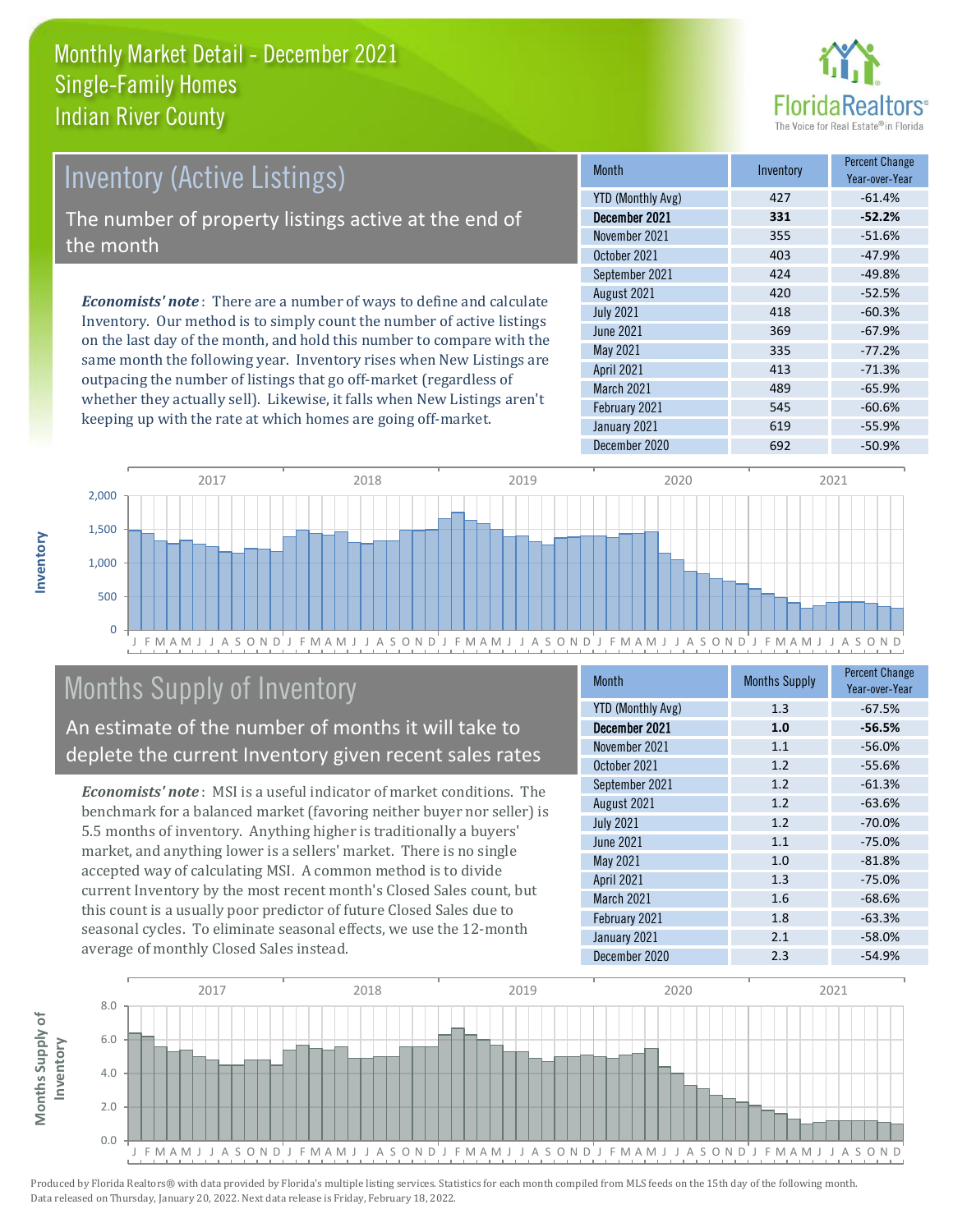

#### *Economists' note:* Closed Sales are one of the simplest—yet most important—indicators for the residential real estate market. When comparing Closed Sales across markets of different sizes, we recommend comparing the percent changes in sales rather than the number of sales. Closed Sales (and many other market metrics) are affected by seasonal cycles, so actual trends are more accurately represented by year-over-year changes (i.e. comparing a month's sales to the amount of sales in the same month in the previous year), rather than changes from one month to the next. \$1,000,000 or more 27 0.0%  $$250,000 - $299,999$  46 -11.5% \$300,000 - \$399,999 80 14.3% \$400,000 - \$599,999 60 46.3% \$600,000 - \$999,999 28 -30.0% \$150,000 - \$199,999 13 -75.0%  $$200.000 - $249.999$  41  $-35.9\%$ \$100,000 - \$149,999 8 -27.3% Sale Price Closed Sales Percent Change Year-over-Year Less than \$50,000 0 0 N/A \$50,000 - \$99,999 3 50.0% December 2020 December 2021 Closed Sales by Sale Price The number of sales transactions which closed during the month



#### Median Time to Contract by Sale Price The median number of days between the listing date and contract date for all Closed Sales during the month

*Economists' note* : Like Time to Sale, Time to Contract is a measure of the length of the home selling process calculated for sales which closed during the month. The difference is that Time to Contract measures the number of days between the initial listing of a property and the signing of the contract which eventually led to the closing of the sale. When the gap between Median Time to Contract and Median Time to Sale grows, it is usually a sign of longer closing times and/or declining numbers of cash sales.

| <b>Sale Price</b>     | Median Time to<br>Contract | <b>Percent Change</b><br>Year-over-Year |
|-----------------------|----------------------------|-----------------------------------------|
| Less than \$50,000    | (No Sales)                 | N/A                                     |
| \$50,000 - \$99,999   | 5 Days                     | $-37.5%$                                |
| $$100,000 - $149,999$ | 22 Days                    | $-29.0%$                                |
| $$150,000 - $199,999$ | 26 Days                    | $-7.1%$                                 |
| \$200,000 - \$249,999 | 22 Days                    | 22.2%                                   |
| \$250,000 - \$299,999 | 10 Days                    | $-56.5%$                                |
| \$300,000 - \$399,999 | 12 Days                    | $-50.0%$                                |
| \$400,000 - \$599,999 | 18 Days                    | $-68.4%$                                |
| \$600,000 - \$999,999 | 22 Days                    | $-48.8%$                                |
| $$1,000,000$ or more  | 14 Days                    | -95.0%                                  |

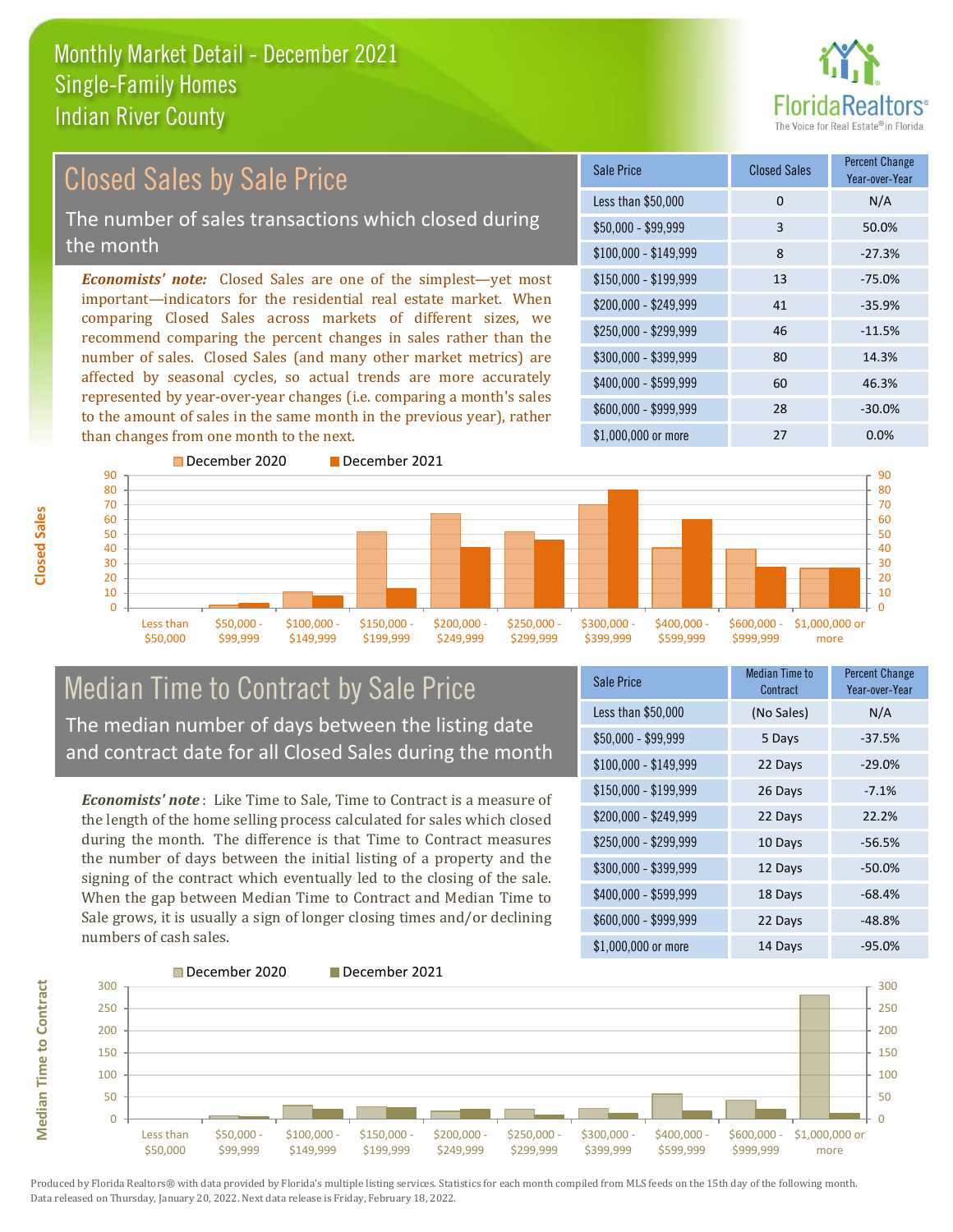

# New Listings by Initial Listing Price The number of properties put onto the market during

the month

*Economists' note:* New Listings tend to rise in delayed response to increasing prices, so they are often seen as a lagging indicator of market health. As prices rise, potential sellers raise their estimations of value—and in the most recent cycle, rising prices have freed up many potential sellers who were previously underwater on their mortgages. Note that in our calculations, we take care to not include properties that were recently taken off the market and quickly relisted, since these are not really *new* listings.

| <b>Initial Listing Price</b> | <b>New Listings</b> | <b>Percent Change</b><br>Year-over-Year |
|------------------------------|---------------------|-----------------------------------------|
| Less than \$50,000           | 0                   | N/A                                     |
| $$50,000 - $99,999$          | $\Omega$            | $-100.0%$                               |
| $$100,000 - $149,999$        | 5                   | 150.0%                                  |
| $$150,000 - $199,999$        | 8                   | $-71.4%$                                |
| \$200,000 - \$249,999        | 23                  | $-48.9%$                                |
| \$250,000 - \$299,999        | 29                  | $-53.2%$                                |
| \$300,000 - \$399,999        | 57                  | 26.7%                                   |
| \$400,000 - \$599,999        | 51                  | 27.5%                                   |
| \$600,000 - \$999,999        | 23                  | $-8.0%$                                 |
| $$1,000,000$ or more         | 17                  | 21.4%                                   |



**Inventory**



#### Inventory by Current Listing Price The number of property listings active at the end of the month

*Economists' note* : There are a number of ways to define and calculate Inventory. Our method is to simply count the number of active listings on the last day of the month, and hold this number to compare with the same month the following year. Inventory rises when New Listings are outpacing the number of listings that go off-market (regardless of whether they actually sell). Likewise, it falls when New Listings aren't keeping up with the rate at which homes are going off-market.

| <b>Current Listing Price</b> | Inventory     | <b>Percent Change</b><br>Year-over-Year |
|------------------------------|---------------|-----------------------------------------|
| Less than \$50,000           | $\mathcal{P}$ | N/A                                     |
| $$50,000 - $99,999$          | 1             | N/A                                     |
| $$100,000 - $149,999$        | 4             | $-42.9%$                                |
| $$150,000 - $199,999$        | 14            | $-74.1%$                                |
| \$200,000 - \$249,999        | 20            | $-66.1%$                                |
| \$250,000 - \$299,999        | 31            | $-72.1%$                                |
| \$300,000 - \$399,999        | 76            | $-39.2%$                                |
| $$400,000 - $599,999$        | 65            | $-35.0%$                                |
| \$600,000 - \$999,999        | 44            | $-48.2%$                                |
| \$1,000,000 or more          | 74            | $-51.0%$                                |